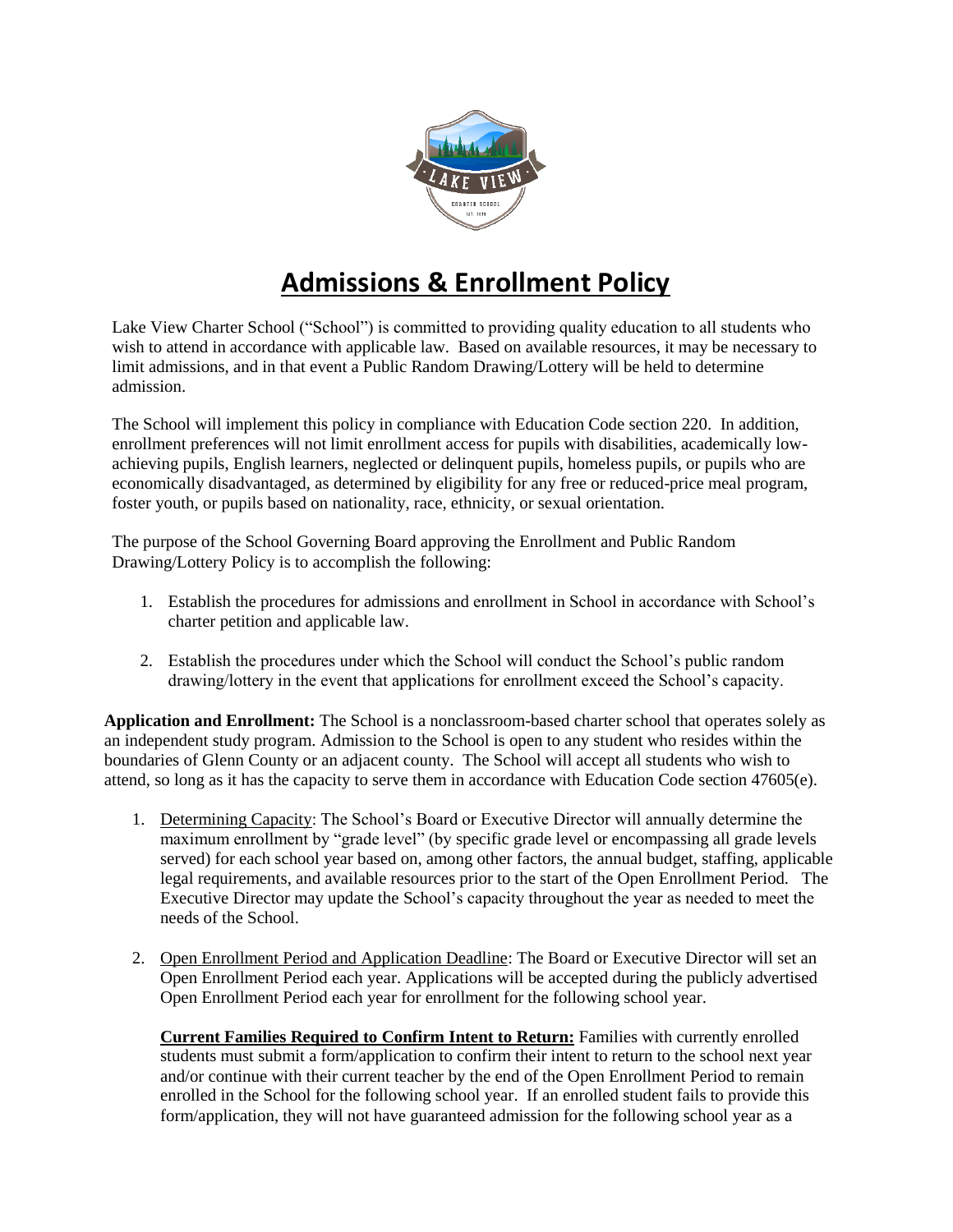currently enrolled student. This means the student loses their spot and will have to submit another application if they are interested in enrolling in the School for the following school year.

- 3. Determine if Lottery is Needed: Following the close of the Open Enrollment Period, applications shall be counted to determine whether the School has received more applications than enrollment capacity.
	- If there are more spots available than applicants, the School will not conduct a lottery. The School will enroll all applicants and inform them they are enrolled.
	- If the number of pupils who wish to attend the School exceeds the School's capacity, enrollment in the impacted grade level (or all grade levels) will be determined by a Lottery conducted in accordance with the procedures set forth in this Policy and applicable law. Admission preferences will only be extended consistent with this Policy, the School's charter, and applicable law.

**Lottery Procedures:** If a Lottery is necessary, the School will conduct a Lottery during the spring semester before the academic year for which enrollment is sought following these procedures:

1. Enrolling Current Students: The following students are exempt from the Lottery and are guaranteed enrollment in the School: (1) students currently enrolled in the School at the close of the Open Enrollment period<sup>1</sup> and who have completed the Intent to Return Form; and (2) students residing within Lake Elementary School District ("District").

Admission preferences in the case of a public random drawing shall be given to students in the following order:

- 1. Siblings of students admitted to or attending the School<sup>2</sup>;
- 2. Students who are the children of teachers and staff of the School
- 2. Notice about Lottery

Public notice of the Open Enrollment Period and public random drawing rules, deadlines, dates and times will be communicated in the enrollment applications and on the School's website. Public notice for the date and time of the public random drawing will also be posted once the application deadline has passed. The School will inform parents/guardians of all applicants and all interested parties of the rules to be followed during the public random drawing process via mail or email at least two weeks prior to the lottery date.

This information will also be included in application forms. The School will provide sufficient notice to applicants if the School finds it necessary to change the Lottery date.

## 3. Lottery Preferences

l

<sup>1</sup> For the 2021-22 school year, students "currently enrolled in the School" include students who were served by a teacher employed by LVCS during the 2020-21 school year or employed by LVCS as of 2021-22 school year. Students who are enrolled in the network of schools and who move during the course of an academic year into Glenn County or an adjacent county and wish to attend LVCS, shall be deemed "existing students."

<sup>&</sup>lt;sup>3</sup>"Sibling" is defined as an applicant (1) who has at least one biological or adoptive parent in common with an admitted pupil; or (2) who has been legally adopted by or placed under the legal guardianship of at least one biological or adoptive parent of an admitted pupil. Step-siblings are only considered siblings if they reside at the same address as the admitted pupil.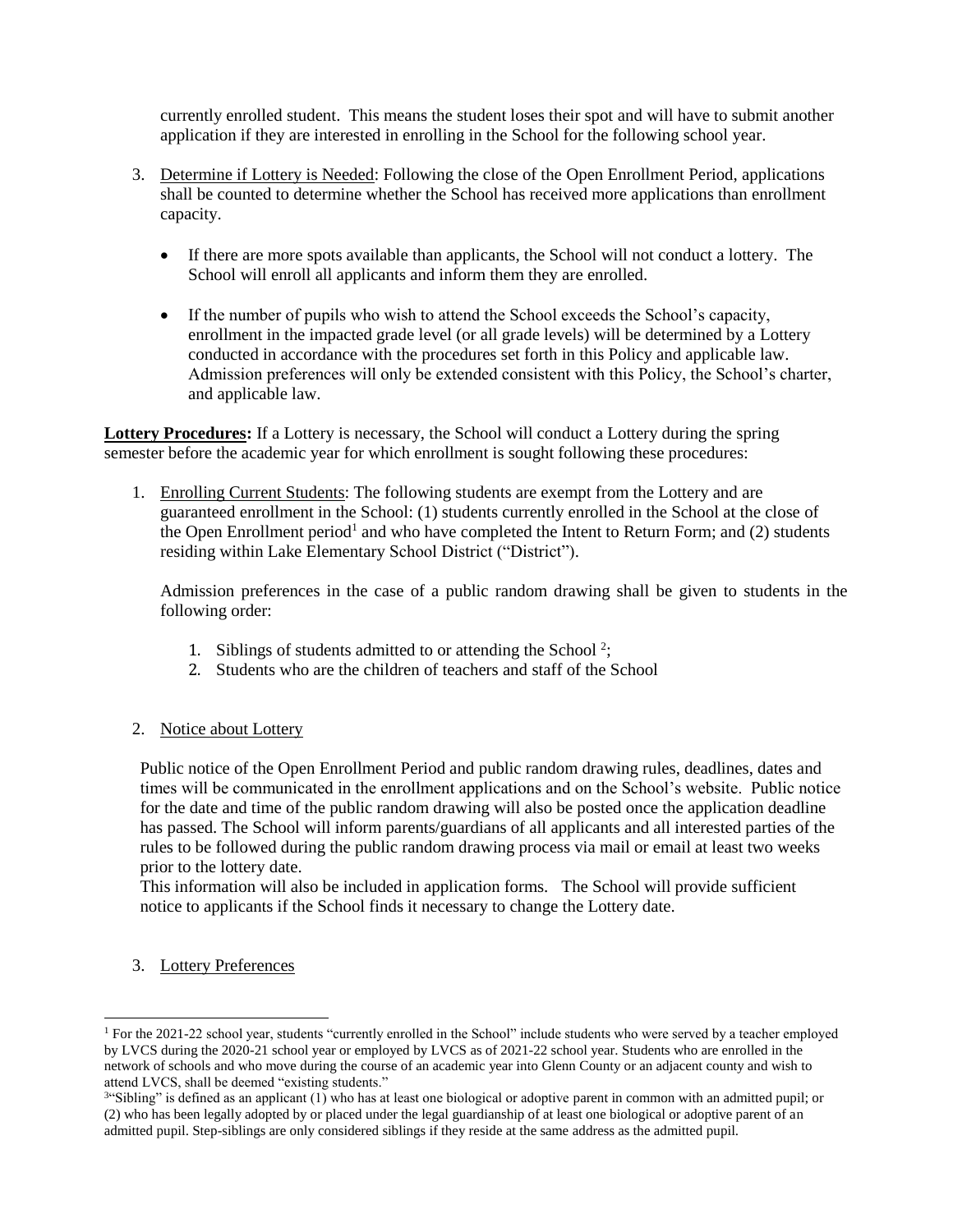There is no weighted priority assigned to most preference categories; rather, students will be drawn from pools beginning with all applicants who qualify for the first preference category, and shall continue with that preference category until all vacancies have been filled. If there are more students in a preference category than there are spaces available, a random drawing will be held from within that preference category until all available spaces are filled. If all students from the preference category have been selected and there are remaining spaces available, students from the second preference category will be drawn in the lottery, and the drawing shall continue until all spaces are filled and preference categories are exhausted in the order provided above.

## 4. Lottery Procedures

*Randomly Drawing Applicants:* Admission spaces are pulled by the designated lottery official (appointed by the Executive Director). Unique identifiers will be assigned to each applicant. The conduct of the Lottery will be open to the public and families are encouraged, but not required, to attend.

*Creation of Lottery Waitlist:* Once the enrollment cap has been reached, all students who were not granted admission due to capacity shall be given the option to put their name on a waitlist according to their draw in the lottery. This waitlist will allow students the option of enrollment in the case of an opening during the current school year. In no circumstance will a waitlist carry over to the following school year.

*Supporting Siblings*: The Board recognizes that schools that serve families are more effective because of the enhanced ability for parents and children to align around a single, unified set of learning and behavioral objectives. If multiple children from the same family apply, the family will be assigned one number total, to ensure equity with other applicants. If the family number is pulled, all siblings will be admitted in furtherance of the School's mission to effectively serve families.

## 5. Notifying Applicants After Lottery

The School will notify applicants who were successfully drawn from the Lottery to offer admission.

Following the Lottery, students who are offered admission at the School at the time of the Lottery will have 10 calendar days, or another deadline as may be set by the Executive Director, to complete the registration process. If the Executive Director establishes a different deadline, this deadline will be communicated to families when admission is offered after the Lottery. If a student fails to timely complete the registration process, the spot may be filled from the waitlist and student will be presumed to longer have interest in enrolling with the School.

If a student is extended an offer of admission due to one of the preferences noted in this Policy and the School's charter, the School may request supporting documentation as part of the enrollment process. The School will conduct a verification of such documentation before finalizing the student's enrollment and may disqualify an applicant who submitted materially false information.

After the Lottery process, and once an offer has been accepted by the family, additional information may be requested as part of the registration process in accordance with applicable law. School shall not request a pupil's academic records or require the family to submit pupil's academic records before enrollment in accordance with Education Code section 47605(e).

Enrollment offers are valid only for the academic year for which the Lottery is conducted. There is no option to defer an offer of enrollment. Students accepting enrollment must generally